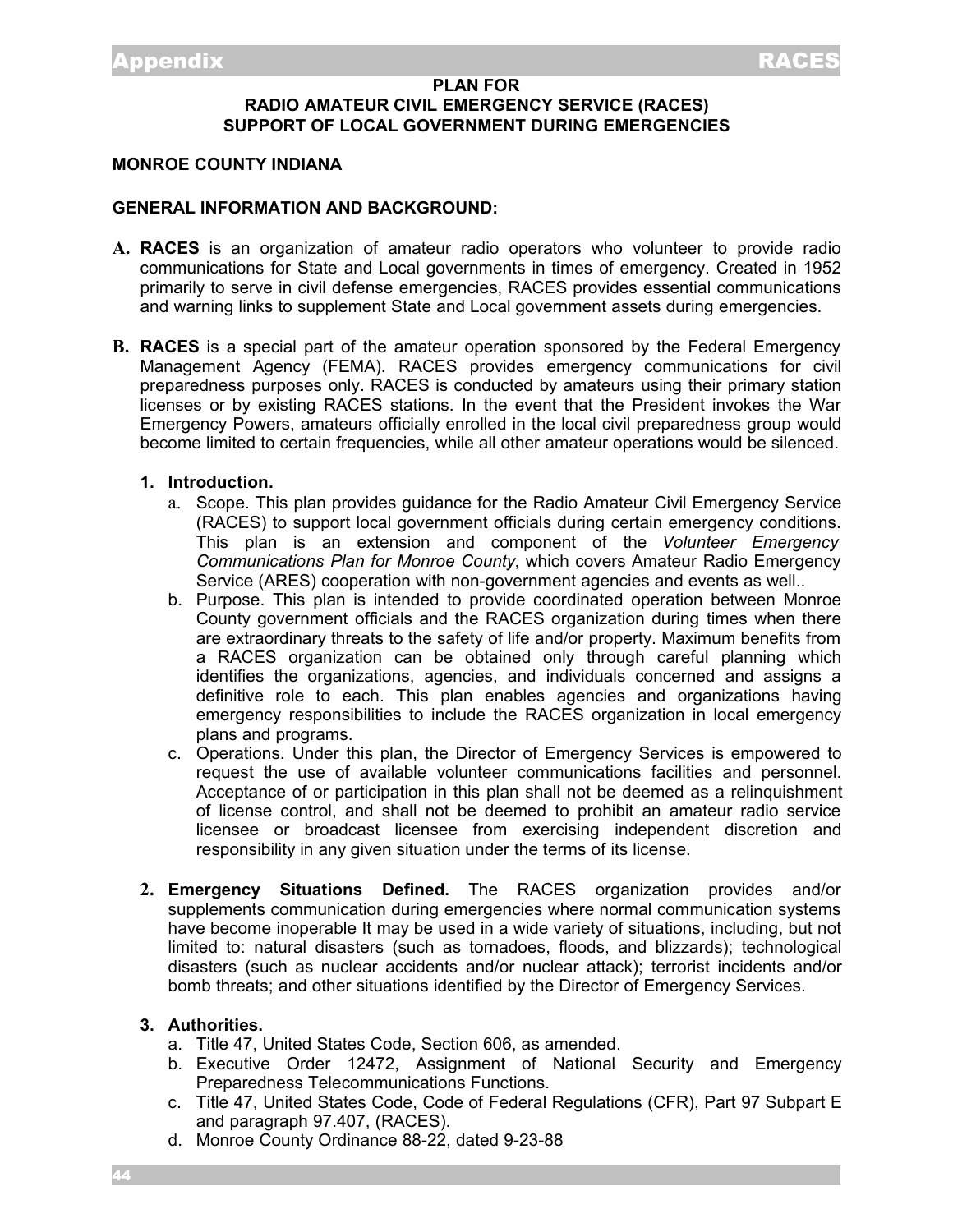- **4. Membership.** Each prospective member completes a RACES Application and returns it to the RACES Officer. The application must not contain information that is protected under the Privacy Act. Monroe County RACES members will be at least 18 years old and residents of Monroe County. Residents of contiguous counties which do not have a RACES group may apply for membership. The RACES Officer recommends acceptance or non-acceptance to the Emergency Management Director. Once approval is granted, the Director and the RACES Officer sign a letter designating the applicant as a certified RACES Operator. In order to serve effectively as a volunteer member of the emergency staff, access to otherwise restricted areas, such as the EOC or the jurisdiction's communications center, may be associated with RACES participation and assignments. To the extent that similar requirements exist for other members of the emergency staff with access to restricted areas, a limited background check for RACES applicants may be performed in accordance with the jurisdiction's regulations and procedures. Membership participation is evaluated on the basis of character, participation, and compliance with EMA operational and employment procedures.
- **5. Authentication.** The form of authentication that will be used between the activating official and the RACES organization is personal identification or knowledge of the individuals involved.
- **6. Identification.** The methods used to identify a RACES member and key personnel during a communications support operation are the following:
	- a. A Local Emergency Services Identification Badge and/or Card will be provided to the RACES volunteer. (clip on)
	- b. Red armbands, four and one-half inches wide, with attached RACES patches supplied by the State RACES office, can also be used as supplemental identification.
	- c. Personal acquaintance, through scheduled meetings and RACES exercises.

## **7. Implementation Procedures.**

Procedures for Government Officials -- Upon notification or determination of an emergency condition or situation posing an extraordinary threat of life and/or property, the Monroe County Emergency Management Director will contact the RACES Officer.

The Director of Monroe County Emergency Management will use the following format when contacting the RACES Officer (RO):

"This is This is This is the Director of Monroe County Emergency Management. I request that the RACES organization be activated for Monroe County because of [description of the emergency situation].

#### **8. Frequencies and Procedures for Amateur Radio Operators.**

Upon request by authorized authorities, the designated RACES member(s) will report to the Emergency Operations Center (EOC), and/or Alternate EOCs (AEOC) to activate the required emergency nets using the frequencies below:

Primary: 146.64 Secondary: 146.94 Secondary: 443.775 Primary Simplex: 146.58 Secondary Simplex 146.55 Indiana Traffic Net 3.910 MHZ LSB (See Note) Indiana 75 Meter RACES Frequency 3.9965 MHZ LSB NOTE: [TAB H] of this Plan provides a definition of 97.407 Availabilities to the above listed frequencies are subject to amateur license class (47 CFR 97.301) and RACES (47 CFR 97.407) limitations. When the President's War Emergency Powers are invoked under 47 USC Section 606, the frequency 3.910 MHZ, for the Indiana Traffic Net MAY NOT be used.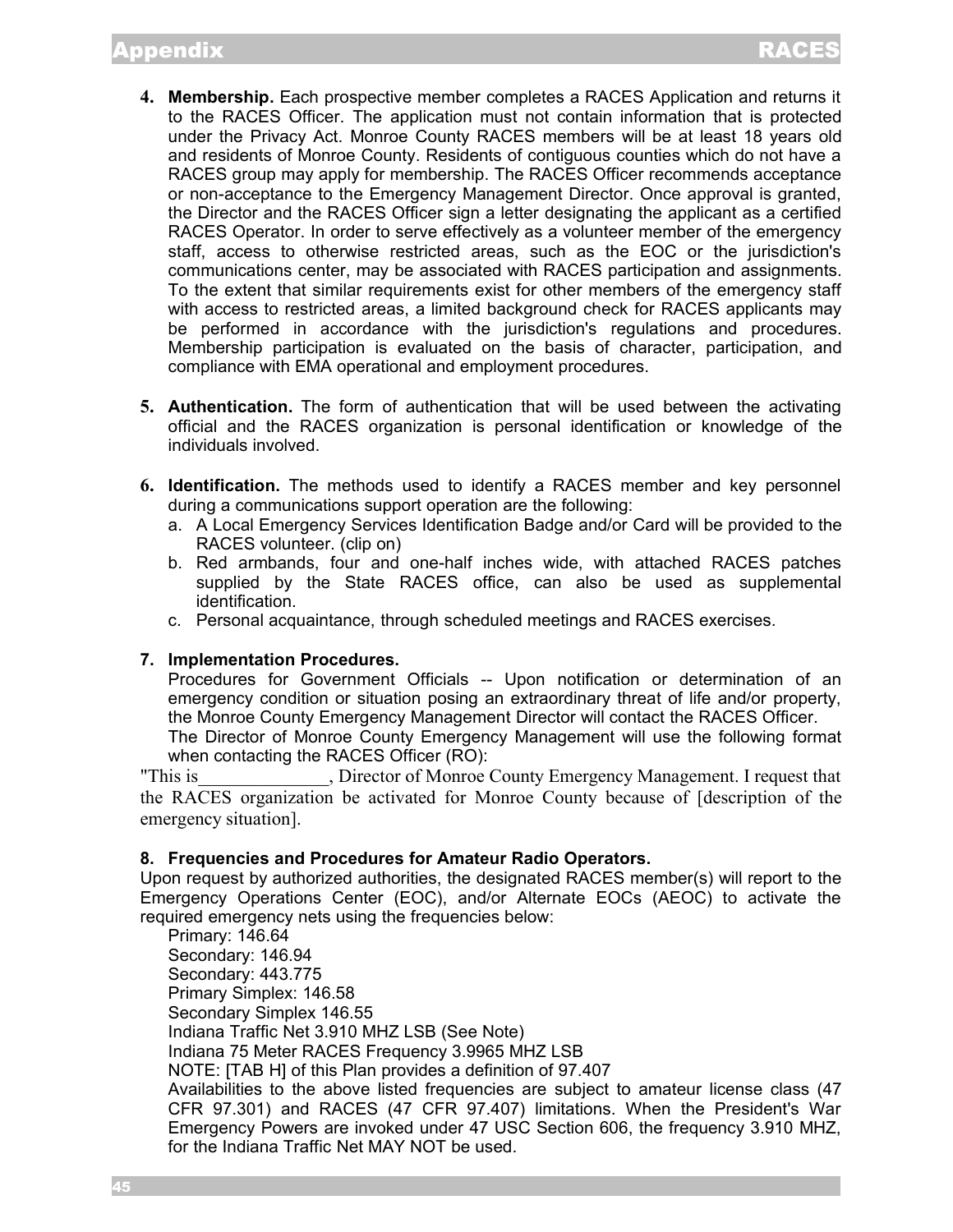## **9. Message Format and other guidelines**

- a. The ARRL Message Format shall be the only message format used in traffic handling.
- b. Each message element should be defined to minimize confusion. Each message will have an immediate transmission precedence assigned to it, and they will be:
	- 1) **EMERGENCY:** Any message having life and death urgency to any person or group of persons, which is transmitted by Amateur Radio in the absence of regular commercial facilities. This includes official messages of welfare agencies during emergencies requesting supplies, materials or instructions vital to relief of stricken populace in emergency areas. During normal times, it will be VERY RARE. On Continuous Wave (CW) and Radio Teletype (RTTY) the designation will always be spelled out. When in doubt, do not use it.
	- 2) **PRIORITY:** These messages are processed in the order of receipt and processed AFTER EMERGENCY precedence messages and ahead of all ROUTINE precedence messages. PRIORITY precedence messages are sent or delivered in the order of receipt. Use abbreviation P on CW/RTTY. This classification is for the following:
		- a) Important messages having a specific time limit.
		- b) Official messages not covered in the emergency category.
		- c) Press dispatches and emergency-related traffic not of the utmost urgency.
		- d) Notice of death or injury in a disaster area, personal or official.
	- 3) **WELFARE:** This classification, abbreviated as W on CW/RTTY, refers to either an inquiry as to the health and welfare of an individual in the disaster area or an advisory from the disaster area that indicates all is well. Welfare traffic is handled only after all emergency and priority traffic is cleared. The Red Cross equivalent to an incoming Welfare message is DWI (Disaster Welfare Inquiry).
	- 4) **ROUTINE:** Most traffic in normal times will bear this designation. In disaster situations, traffic labeled Routine R on CW/RTTY should be handled LAST, or not at all when circuits are busy with higher precedence traffic.
- c. All messages transmitted by a RACES station must be authorized by the emergency organization for the affected area.
- d. All messages transmitted in connection with drills or tests are plainly identified as such by using the words DRILL or TEST in the body of the message. C. RACES members missing a designated assignment by the EOC network control are encouraged to check in at any time for further directions. In the event that assistance is offered by amateurs not living within the immediate area, those amateurs should be advised to contact the EOC on the previously listed simplex frequencies or locally used repeater frequencies for possible assignments.
- e. At the completion of the emergency, authorized officials will initiate a roll call from the EOC using any one or more of the previously listed simplex frequencies and/or local repeater frequencies. RACES members will then acknowledge and confirm receipt of the termination message.

#### **10. Regular Scheduled Nets, and Exercises:**

- a. Monroe County RACES will schedule a NET to be held at a regular time to be communicated to all members. The net will be on the Monroe County Repeater Association WB8TLH frequency of 146.640, the secondary, Indiana University ARC K9IU frequency of 146.94, or the secondary, W9WIN Repeater system frequency of 443.775. RACES may also conduct a Simplex Net on 146.58 periodically to test transmit/receive range and signal strength.
- b. There will be one (1) emergency exercise per calendar year. All RACES members are encouraged to participate.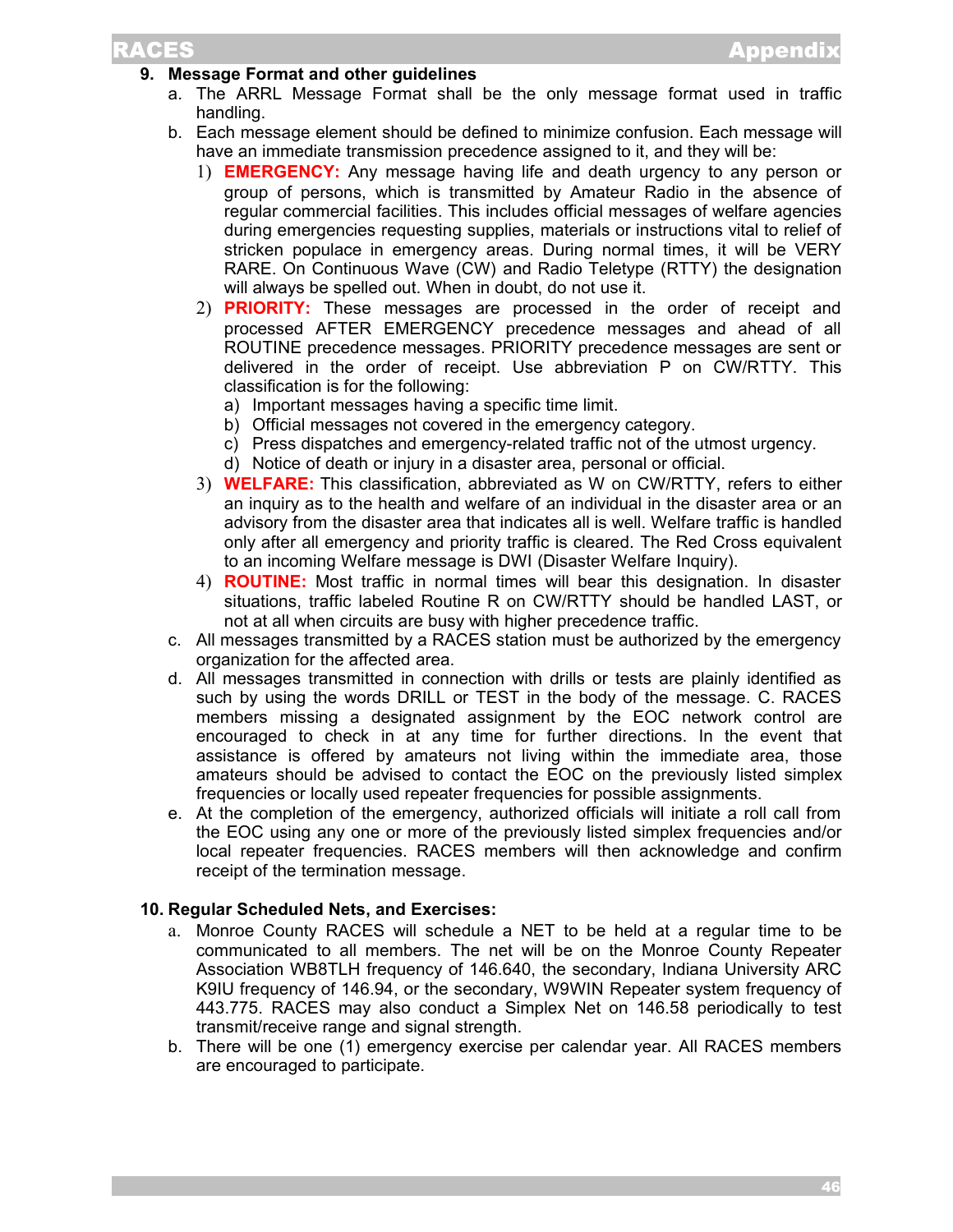**11. TABS associated with the Monroe County RACES Plan**.

TAB A: List of Monroe County RACES members with contact information. **[CONFIDENTIAL – available to RACES members upon request]**

TAB B: List of key personnel from Monroe County Emergency Management, the Primary Emergency Operations Center (EOC), and Alternate Emergency Operation Centers (AEOC). **[CONFIDENTIAL –RACES access as required]**

TAB C: List of key personnel from County Agencies with telephone numbers. **[CONFIDENTIAL –RACES access as required]**

TAB D: Monroe County Sheriff's Department Contact Personnel **[CONFIDENTIAL –RACES access as required]**

TAB E: Monroe County Township Fire Departments Contact Personnel **[CONFIDENTIAL –RACES access as required]**

## TAB F: Net Preamble

TAB G: Test Exercise Preamble [Under development]

# TAB H: Federal Communication Commission Title 47, Section 97 SUBPART E-PROVIDING EMERGENCY COMMUNICATION

## TAB I: The Monroe County ARES-RACES Application Form

#### **APPROVALS**

This plan has been reviewed and approved by the following authorities: Signature Date

/s/ 24 March 2003

John Hooker

Director, Monroe County Emergency Management Agency (EMA)

/s/ 24 March 2003

Carl Zager, KB9RVB Monroe County Radio Amateur Civil Emergency Service Officer (RO)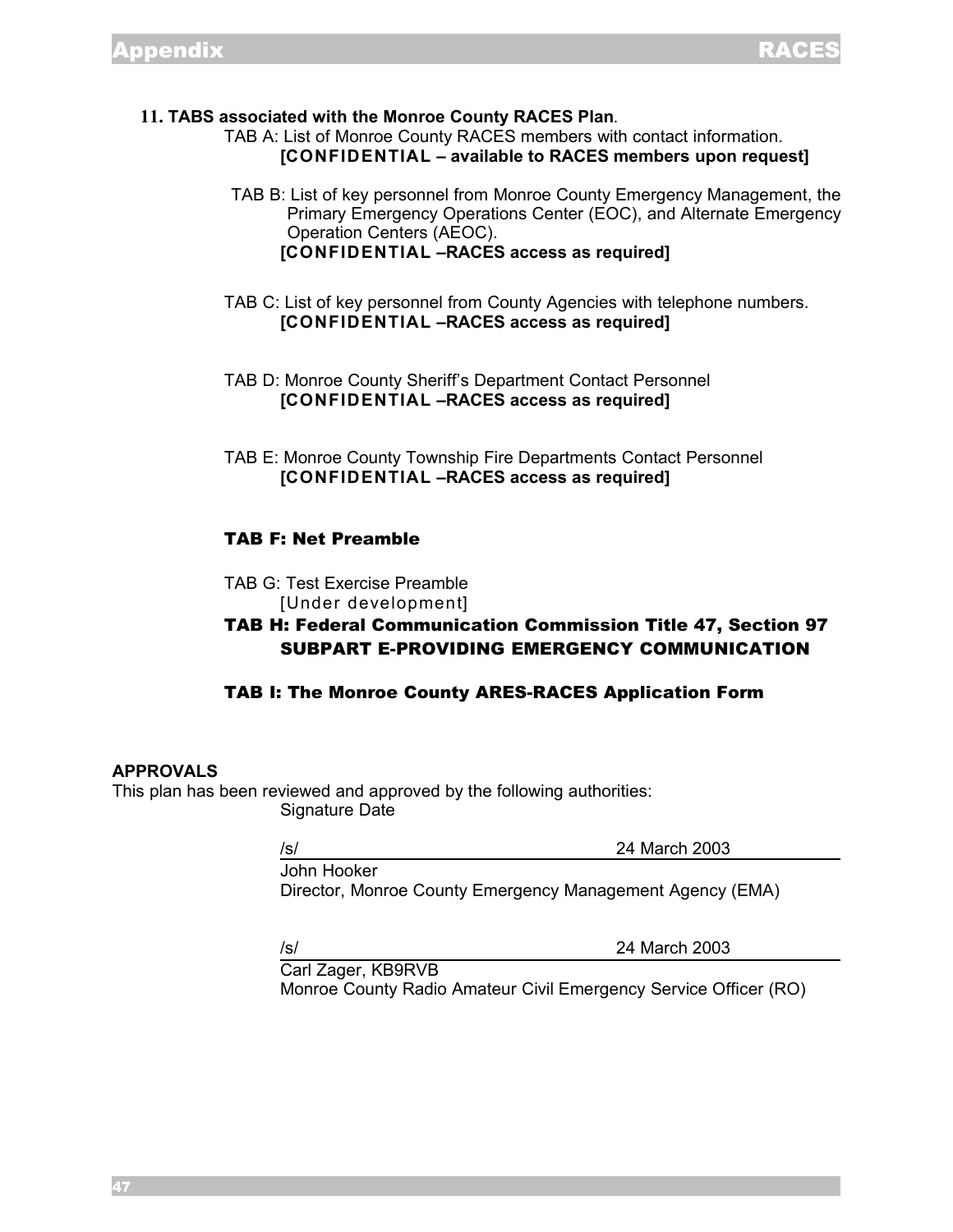## **TAB F: Net Preamble**

The MonroeCounty RACES Net Preamble is periodically revised by the RACES Officer to reflect changes in structure and/or the check-in roster. While the RACES Officer frequently conducts the RACES net, other RACES members are *strongly* encouraged to periodically fill the net control function in order to gain valuable experience in that capacity. Therfore, a current copy of the preamble (listed below) is now maintained on the web for easy access and use by our RACES personnel. --Carl Zager (KB9RVB), Monroe County RACES Officer**.**

#### **Monroe County RACES Net Preamble**

This is \_\_\_\_\_\_\_\_\_\_\_\_\_\_\_, callsign \_\_\_\_\_\_\_\_\_\_\_\_, with the Monroe County Emergency Services and RACES Net. This net meets at least twice a year, usually at a time corresponding with Indiana State Emergency Management Agency exercises and is authorized by Part 97 Subpart E of the FCC Rules & Regulations. RACES/EMA nets are only activated at the request of the Monroe County Emergency Management Director. This net was formally requested on  $(day)$ ,  $(dab)$ .

[We are in the process of standardizing the date, time, and radio frequency or repeater for this net. Tonight,] the Monroe County RACES and Emergency Services Net [is meeting] meets at \_\_\_\_\_\_\_\_\_\_\_\_\_ (local time), on \_\_\_\_\_\_\_\_\_\_\_\_\_\_ (day), \_\_\_\_\_\_\_\_\_\_\_\_\_\_ (date) on  $(\text{frequency})$  -- the  $(\text{calisign})$  repeater located in Bloomington, Indiana. Should there be a problem with this frequency, please monitor the following repeaters and simplex frequencies:

1. 146.64 the WB8TLH Monroe County Repeater Association repeater

- 2. 146.94 the K9IU Indiana University Amateur Radio Club repeater
- 3. 146.58 simplex
- 4. 443.775 the W9WIN repeater

for instructions.

This is a formal, directed net. Please address all communications to net control.

At this time we will take a stand by for any Emergency or Priority (such as time value) traffic.: Log traffic -- \_\_\_\_\_\_\_\_\_\_\_\_\_\_\_\_\_\_\_\_\_\_\_\_\_\_\_\_\_\_\_\_\_\_\_\_\_\_\_\_\_\_\_\_\_\_\_\_\_\_\_

\_\_\_\_\_\_\_\_\_\_\_\_\_\_\_\_\_\_\_\_\_\_\_\_\_\_\_\_\_\_\_\_\_\_\_\_\_\_\_\_\_\_\_\_\_\_\_\_\_\_\_\_\_\_\_\_\_\_\_\_\_

\_\_\_\_\_\_\_\_\_\_\_\_\_\_\_\_\_\_\_\_\_\_\_\_\_\_\_\_\_\_\_\_\_\_\_\_\_\_\_\_\_\_\_\_\_\_\_\_\_\_\_\_\_\_\_\_\_\_\_\_\_ \_\_\_\_\_\_\_\_\_\_\_\_\_\_\_\_\_\_\_\_\_\_\_\_\_\_\_\_\_\_\_\_\_\_\_\_\_\_\_\_\_\_\_\_\_\_\_\_\_\_\_\_\_\_\_\_\_\_\_\_\_ \_\_\_\_\_\_\_\_\_\_\_\_\_\_\_\_\_\_\_\_\_\_\_\_\_\_\_\_\_\_\_\_\_\_\_\_\_\_\_\_\_\_\_\_\_\_\_\_\_\_\_\_\_\_\_\_\_\_\_\_\_ \_\_\_\_\_\_\_\_\_\_\_\_\_\_\_\_\_\_\_\_\_\_\_\_\_\_\_\_\_\_\_\_\_\_\_\_\_\_\_\_\_\_\_\_\_\_\_\_\_\_\_\_\_\_\_\_\_\_\_\_\_ \_\_\_\_\_\_\_\_\_\_\_\_\_\_\_\_\_\_\_\_\_\_\_\_\_\_\_\_\_\_\_\_\_\_\_\_\_\_\_\_\_\_\_\_\_\_\_\_\_\_\_\_\_\_\_\_\_\_\_\_\_ \_\_\_\_\_\_\_\_\_\_\_\_\_\_\_\_\_\_\_\_\_\_\_\_\_\_\_\_\_\_\_\_\_\_\_\_\_\_\_\_\_\_\_\_\_\_\_\_\_\_\_\_\_\_\_\_\_\_\_\_\_ \_\_\_\_\_\_\_\_\_\_\_\_\_\_\_\_\_\_\_\_\_\_\_\_\_\_\_\_\_\_\_\_\_\_\_\_\_\_\_\_\_\_\_\_\_\_\_\_\_\_\_\_\_\_\_\_\_\_\_\_\_

At this time we will accept check-ins from any mobile operators who are leaving the area or from short-time operators who must leave the net for other business. Please feel free to call whether you are Monroe County RACES or not. Please advise whether you have comments or formal traffic for the net.

Log check-ins (take comments, traffic) -- \_\_\_\_\_\_\_\_\_\_\_\_\_\_\_\_\_\_\_\_\_\_\_\_\_\_\_\_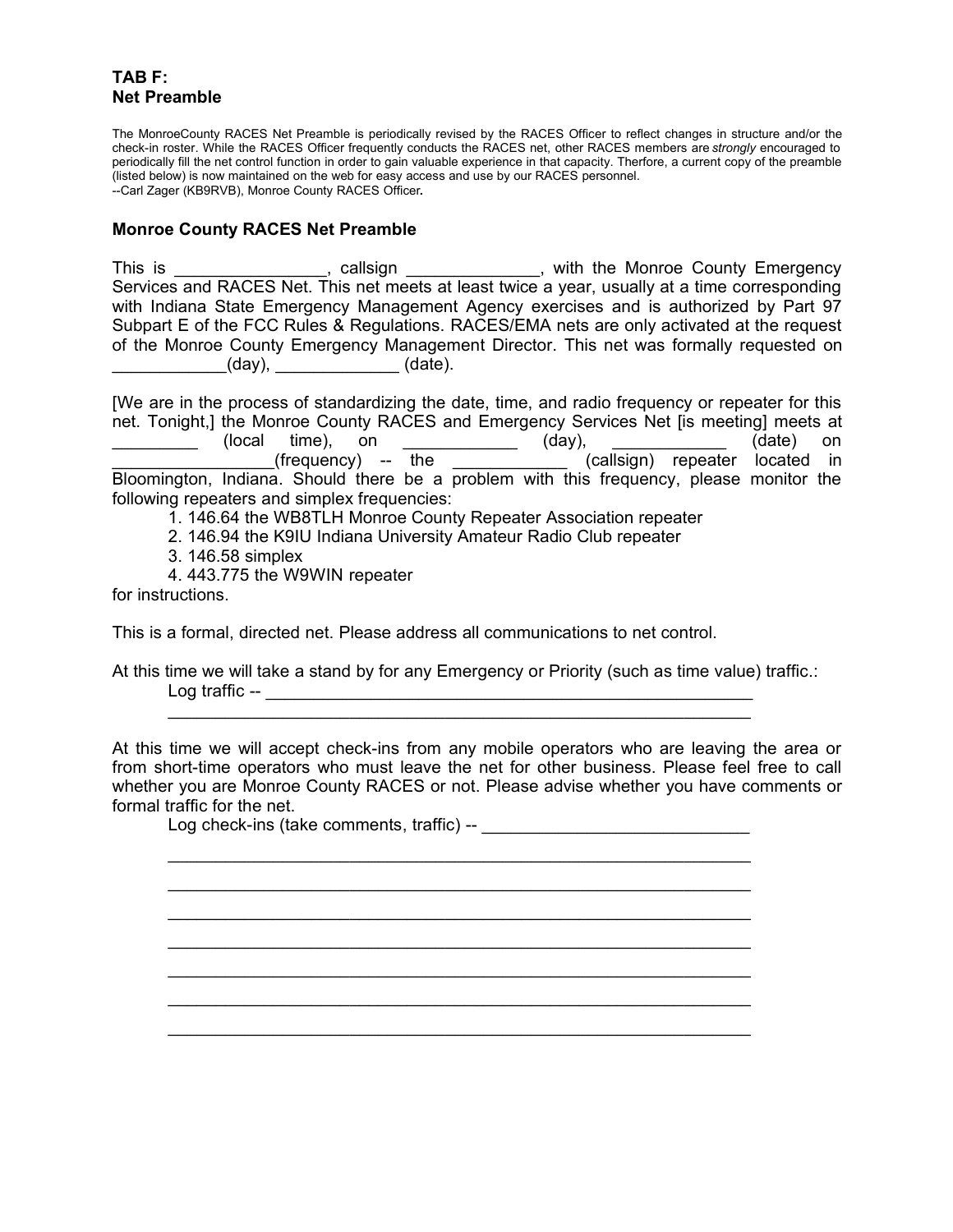This is \_\_\_\_\_\_\_\_\_\_\_\_\_\_\_\_\_, callsign \_\_\_\_\_\_\_\_\_\_\_\_\_\_, with the Monroe County Emergency Services and RACES Net. At this time we will take a roll call of all Monroe County RACES members. We will call alphabetically by callsign suffix. When called, please acknowledge by callsign and advise if you will have later comments or formal traffic to pass:

| Called | Callsign |  | <b>Name</b> | $\overline{\ln}$ | Out | <b>Comments/Traffic</b> |
|--------|----------|--|-------------|------------------|-----|-------------------------|
|        |          |  |             |                  |     |                         |
|        |          |  |             |                  |     |                         |
|        |          |  |             |                  |     |                         |
|        |          |  |             |                  |     |                         |
|        |          |  |             |                  |     |                         |
|        |          |  |             |                  |     |                         |
|        |          |  |             |                  |     |                         |
|        |          |  |             |                  |     |                         |
|        |          |  |             |                  |     |                         |
|        |          |  |             |                  |     |                         |
|        |          |  |             |                  |     |                         |
|        |          |  |             |                  |     |                         |
|        |          |  |             |                  |     |                         |
|        |          |  |             |                  |     |                         |
|        |          |  |             |                  |     |                         |
|        |          |  |             |                  |     |                         |
|        |          |  |             |                  |     |                         |
|        |          |  |             |                  |     |                         |
|        |          |  |             |                  |     |                         |
|        |          |  |             |                  |     |                         |
|        |          |  |             |                  |     |                         |
|        |          |  |             |                  |     |                         |
|        |          |  |             |                  |     |                         |
|        |          |  |             |                  |     |                         |
|        |          |  |             |                  |     |                         |
|        |          |  |             |                  |     |                         |
|        |          |  |             |                  |     |                         |
|        |          |  |             |                  |     |                         |
|        |          |  |             |                  |     |                         |
|        |          |  |             |                  |     |                         |
|        |          |  |             |                  |     |                         |
|        |          |  |             |                  |     |                         |
|        |          |  |             |                  |     |                         |
|        |          |  |             |                  |     |                         |
|        |          |  |             |                  |     |                         |

Roll call is complete. If there are any RACES members who need to check-in, please call now. Indicate whether you have comment or formal traffic.

This is \_\_\_\_\_\_\_\_\_\_\_\_\_\_\_, callsign \_\_\_\_\_\_\_\_\_\_\_\_, with the Monroe County Emergency Services and RACES Net. At this time we will go back over the list for comments or traffic.